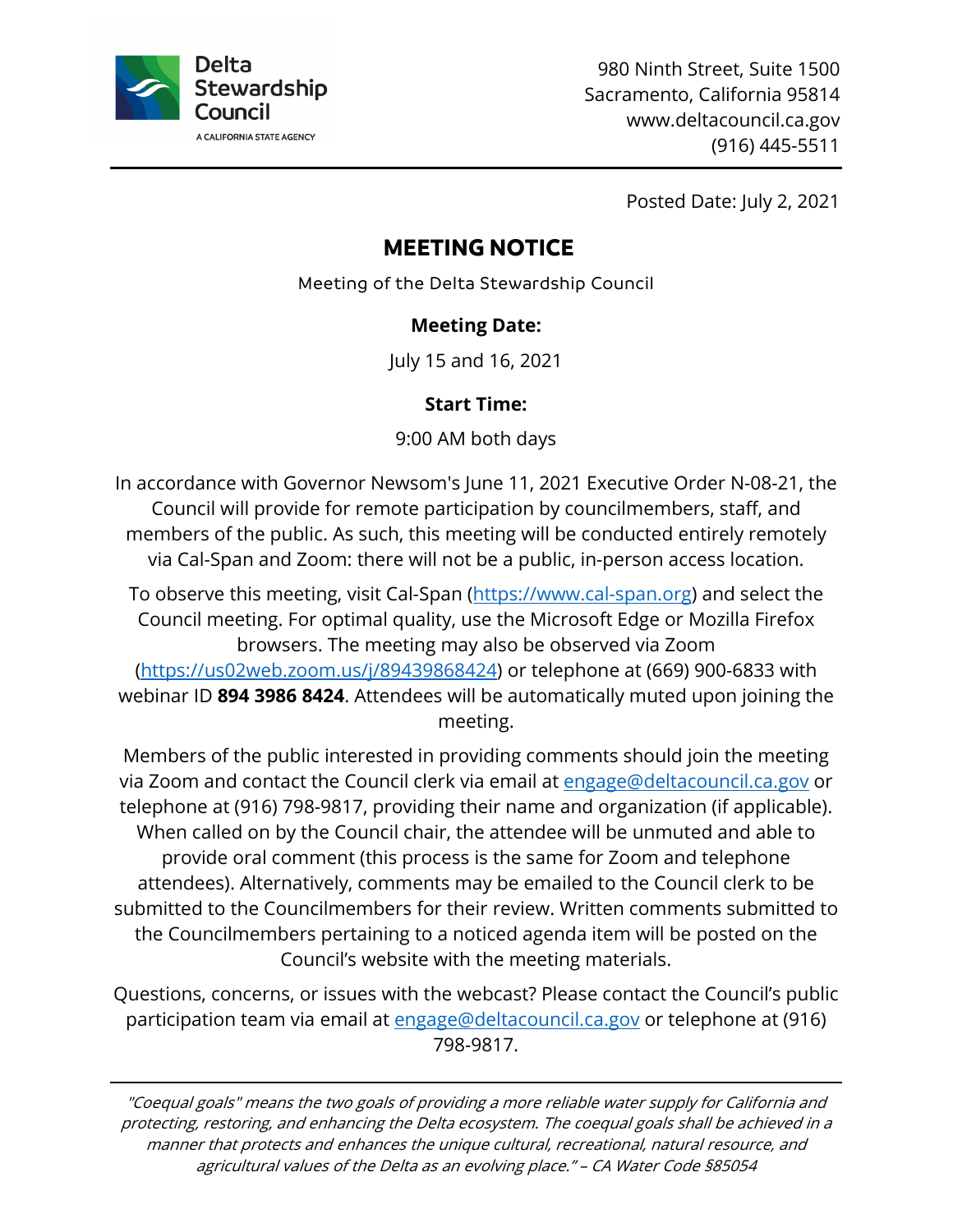#### **Webcast:**

The meeting will be webcast at: <https://www.cal-span.org>

Select the Delta Stewardship Council meeting from the list under "Next Live State Meetings."

# **Direct Link to Meeting:**

You can join the meeting directly as an Attendee at:

<https://us02web.zoom.us/j/89439868424>

#### **Phone Number:**

Please call (669) 900-6833

Webinar ID: **894 3986 8424** 

**THE AGENDA ITEMS LISTED BELOW MAY BE CONSIDERED IN A DIFFERENT ORDER PURSUANT TO THE DETERMINATION OF THE COUNCIL CHAIR. TIMES LISTED ON THE AGENDA ARE APPROXIMATE ONLY. AT THE DISCRETION OF THE DELTA STEWARDSHIP COUNCIL, ALL ITEMS APPEARING ON THIS AGENDA, WHETHER OR NOT EXPRESSLY LISTED FOR ACTION, MAY BE DELIBERATED UPON AND MAY BE SUBJECT TO ACTION. PUBLIC COMMENT MAY BE LIMITED TO THREE MINUTES PER PERSON.** 

 START TIME: ~ 9:00 AM DAY 1 (JULY 15, 2021)

- 1. WELCOME AND INTRODUCTIONS
- 2. ROLL CALL ESTABLISH A QUORUM (WATER CODE §85210.5)
- 3. PUBLIC COMMENT

The public may comment on any topic not on the Council's agenda.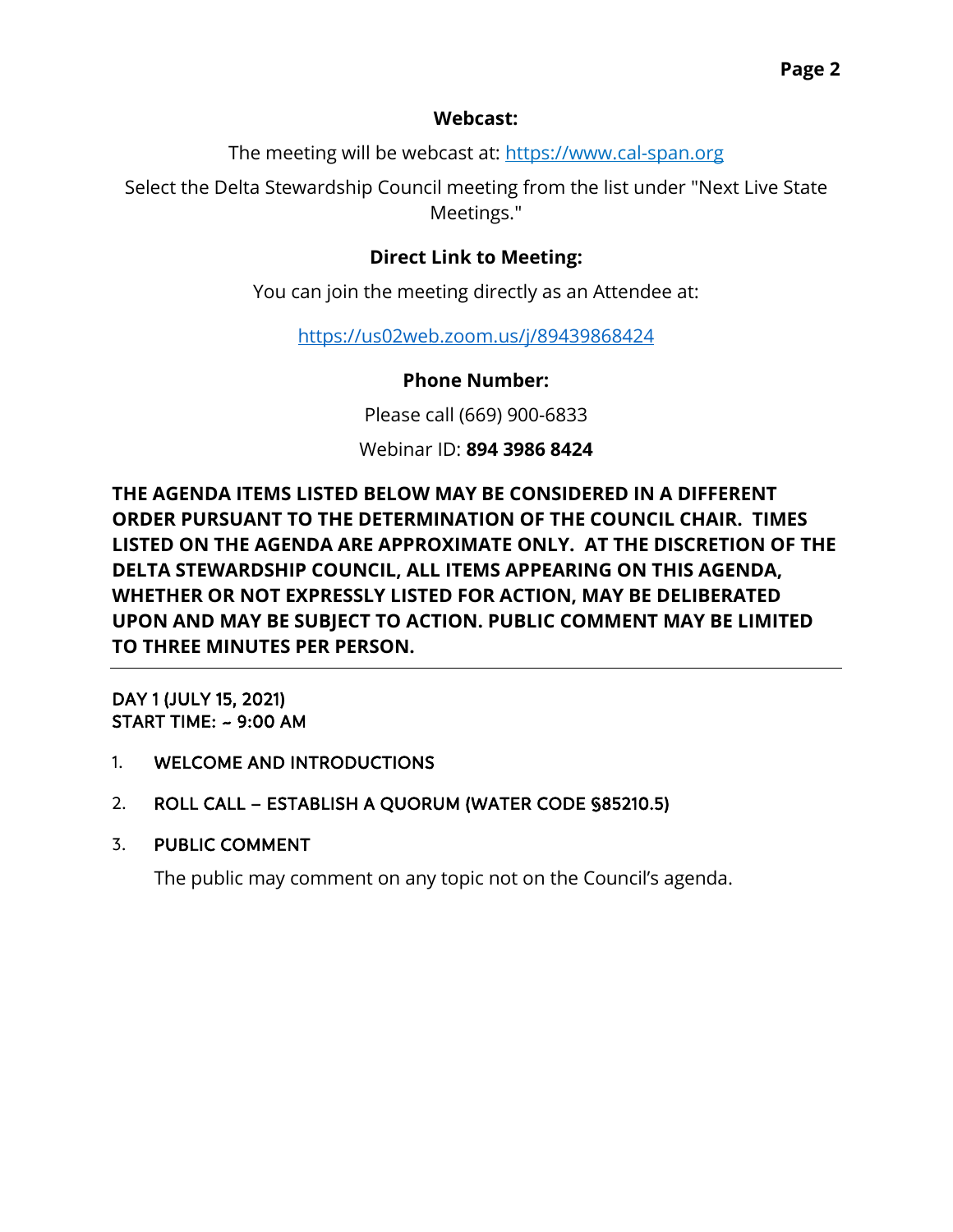# 4. PUBLIC HEARING REGARDING APPEALS OF THE CERTIFICATION OF CONSISTENCY FOR THE LOOKOUT SLOUGH TIDAL HABITAT RESTORATION AND FLOOD IMPROVEMENT PROJECT (ACTION ITEM)

 Pursuant to Water Code section [85225.25](https://85225.25), the Council will hold a public hearing, shall consider proposed findings (presented in the Proposed C20215, submitted on February 22, 2021 by the Department of Water Determination prepared by staff), and adopt findings regarding four appeals of the certification of consistency with the Delta Plan for the Lookout Slough Tidal Habitat Restoration and Flood Improvement Project, Certification Number Resources.

A link to the hearing notice can be found here:

[https://coveredactions.deltacouncil.ca.gov/services/download.ashx?u=0d7db1](https://coveredactions.deltacouncil.ca.gov/services/download.ashx?u=0d7db16a-f503-4448-8b87-c19c97f6f391) 6a-f503-4448-8b87-c19c97f6f391

The Proposed Determination prepared by staff, along with materials submitted by the parties, can be found here:

 e359-49f7-b866-60fa781325d0 [https://coveredactions.deltacouncil.ca.gov/profile\\_summary.aspx?c=ba3c59bf](https://coveredactions.deltacouncil.ca.gov/profile_summary.aspx?c=ba3c59bf-e359-49f7-b866-60fa781325d0)-

- a) Opening of Hearing and Explanation of Hearing Process by the Chair
- b) Hearing
	- i. Presentations will be made by the Delta Stewardship Council staff, Department of Water Resources (Department) (up to 40 minutes total), the Delta Protection Commission (DPC) (up to 10 minutes), and Appellants (Liberty Island Access, Reclamation Districts 2060 and 2068, Solano County Water Agency, and Central Delta Water Agency) (up to 10 minutes each).
- c) Recess to continue until the next day on July 16, 2021 at 9:00 AM.

(Note: A reporter will record the hearing proceedings.)

The hearing will continue on July 16, 2021 at 9:00 AM.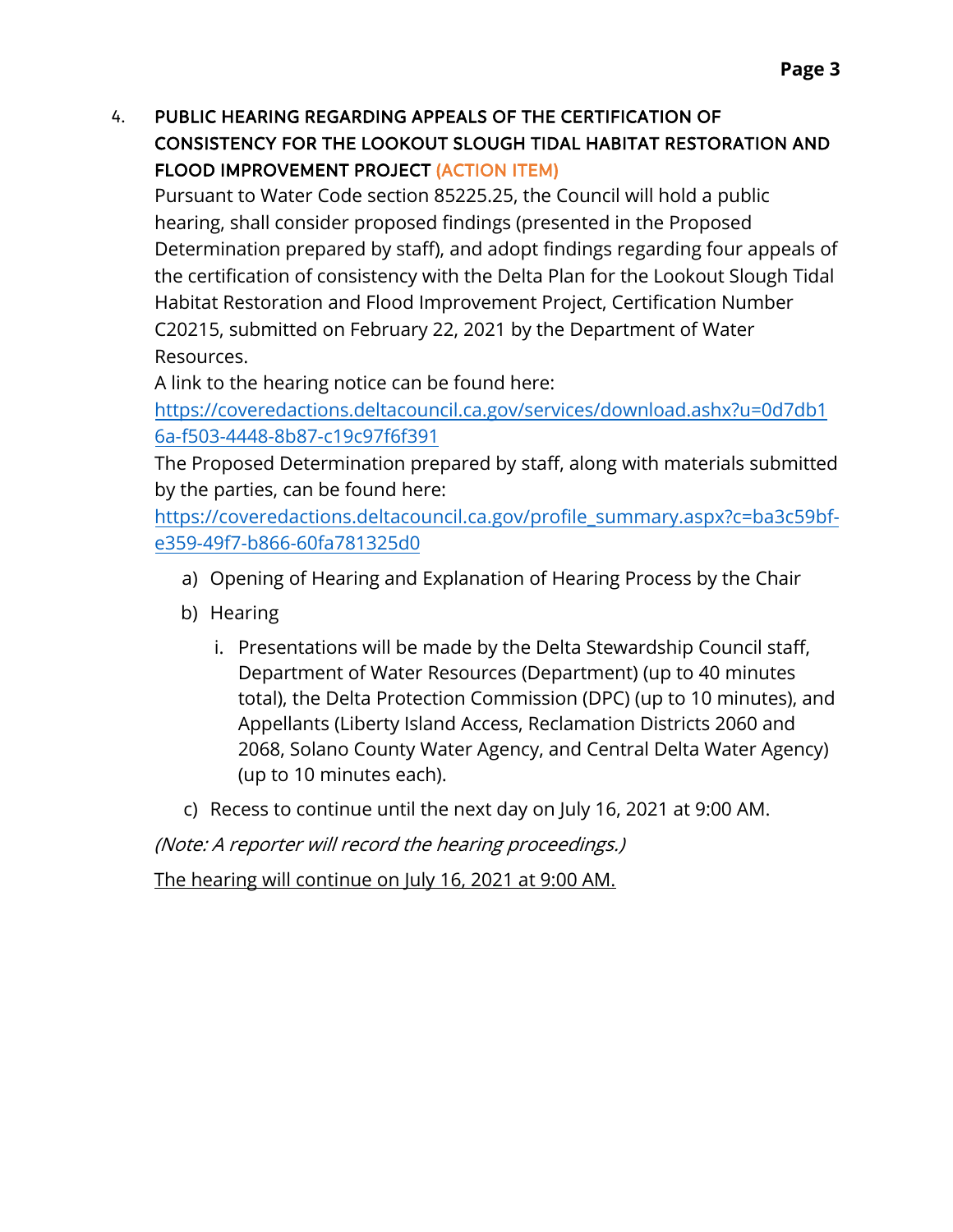#### DAY 2 (JULY 16, 2021) START TIME: ~9:00 AM

#### 4. PUBLIC HEARING REGARDING APPEALS OF THE CERTIFICATION OF CONSISTENCY FOR THE LOOKOUT SLOUGH TIDAL HABITAT RESTORATION AND FLOOD IMPROVEMENT PROJECT (ACTION ITEM)

The hearing will recommence from the previous day's proceedings.

 Pursuant to Water Code section [85225.25,](https://85225.25) the Council will hold a public hearing, shall consider proposed findings (presented in the Proposed Draft C20215, submitted on February 22, 2021 by the Department of Water Determination prepared by staff), and adopt findings regarding four appeals of the certification of consistency with the Delta Plan for the Lookout Slough Tidal Habitat Restoration and Flood Improvement Project, Certification Number Resources.

A link to the hearing notice can be found here:

[https://coveredactions.deltacouncil.ca.gov/services/download.ashx?u=0d7db1](https://coveredactions.deltacouncil.ca.gov/services/download.ashx?u=0d7db16a-f503-4448-8b87-c19c97f6f391) 6a-f503-4448-8b87-c19c97f6f391

The Proposed Determination prepared by staff, along with materials submitted by the parties, can be found here:

 e359-49f7-b866-60fa781325d0 [https://coveredactions.deltacouncil.ca.gov/profile\\_summary.aspx?c=ba3c59bf-](https://coveredactions.deltacouncil.ca.gov/profile_summary.aspx?c=ba3c59bf-e359-49f7-b866-60fa781325d0)

- a) Recommencement of Hearing Proceedings and Explanation of Hearing Process by the Chair
- b) Hearing
	- i. Public comment (refer to public comment directions above) for details for verbal comments and the submission of written comments)
- c) Council Consideration of Proposed Determination
- d) Adoption of Findings

(Note: A reporter will record the hearing proceedings.)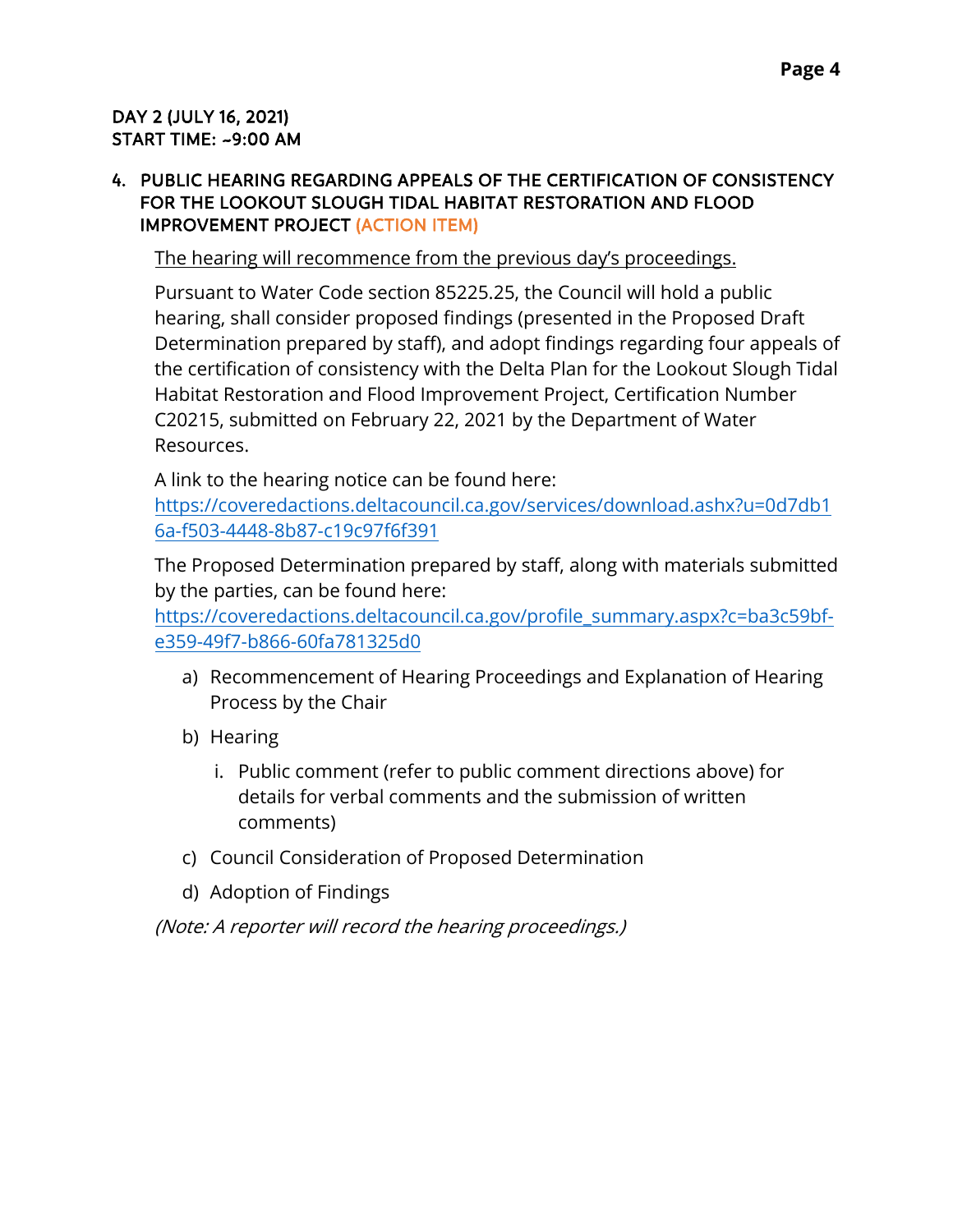### 5. CONSENT CALENDAR (ACTION ITEM)

Items for the consent calendar are expected to be routine and non controversial. The Council will be asked to approve items on the consent calendar at one time without discussion. If any councilmember, staff, or interested person requests that an item be removed from the consent calendar, it will be removed. Removed items may be taken up either immediately after the consent agenda or placed later in the agenda at the Chair's discretion.

## A) ADOPTION OF JUNE 24, 2021 MEETING SUMMARY

B) CONSIDERATION AND POSSIBLE APPROVAL OF A CONTRACT WITH THE REGENTS OF THE UNIVERSITY OF CALIFORNIA SAN DIEGO, CALIFORNIA SEA GRANT FOR DELTA INDEPENDENT SCIENCE BOARD AND DELTA SCIENCE PROGRAM SUPPORT

The Council will consider approval of a contract with the Regents of the University of California, San Diego, California Sea Grant for postdoctoral research support for the Delta Independent Science Board and technical expertise for Delta Science Program synthesis, review, and workshops. Per the staff report, the proposed contract amount and timeframe is for \$814,570 and from September 1, 2021 to June 30, 2021.

C) CONSIDERATION AND POSSIBLE APPROVAL OF AN AMENDMENT TO A CONTRACT WITH THE ASSOCIATION OF BAY AREA GOVERNMENTS FOR COLLABORATIVE EFFORTS THROUGH THE SAN FRANCISCO ESTUARY PARTNERSHIP

The Council will consider approval of an amendment to a contract with the Association of Bay Area Governments (Science Partnership to Support the San Francisco Estuary) for collaborative support through the San Francisco Estuary Partnership, including the State of the Estuary Conference, science reviews, and the development of Deltaspecific content *Estuary News*. Per the staff report, the proposed amendment reallocates funds between fiscal years and between personnel and subcontractor line-items.

#### 6. CHAIR'S REPORT (INFORMATION ITEM)

#### 7. PUBLIC COMMENT

The public may comment on any topic not on the Council's agenda.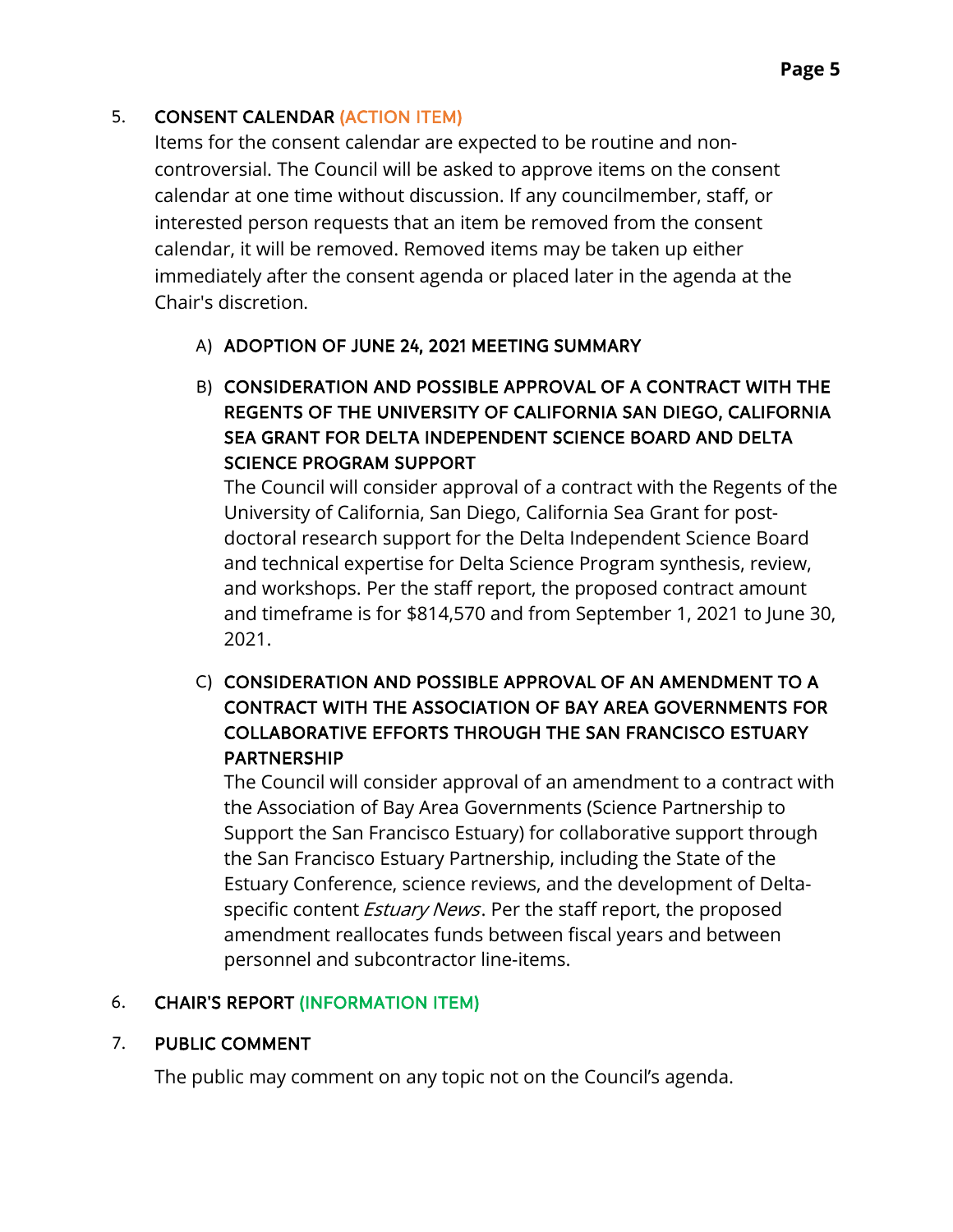### 8. EXECUTIVE OFFICER'S REPORT

The Executive Officer will provide an update on the Council's activities and provide the Council with outgoing correspondence, the Outreach Highlights Report, the Active Projects List, Quarterly Contract Update, and other relevant documents.

### A) LEGAL UPDATE (INFORMATION ITEM)

### B) LEGISLATIVE UPDATE (ACTION ITEM)

The Council may discuss current legislation that could affect the Council and/or implementation of the Delta Plan, and may take action to express support, opposition, or seek to amend any of the bills listed in the monthly legislative report.

#### 9. LEAD SCIENTIST'S REPORT (INFORMATION ITEM)

Delta Lead Scientist Dr. Laurel Larsen will provide an update on Delta Science Program activities. The Lead Scientist Update provides the Council with unbiased advice on matters of scientific importance in the Delta. The monthly report provides an opportunity to discuss relevant advances in science impacting the Delta and highlights Delta Science Program activities.

#### 10. PREPARATION FOR NEXT COUNCIL MEETING

#### ADJOURN

NOTE: Should the Council complete its business under any agenda item, it will move on to the next agenda item. Should the Council complete its full agenda for a meeting day before the scheduled adjournment time, and no member of the public wishes to provide further testimony, the Council meeting will adjourn early.

Your comments are important to each member of the Council and staff.

Correspondence received by regular mail or email before 12:00 PM the day before a Council meeting will be distributed to members in advance of the meeting. Correspondence received after 12:00 PM will be distributed to the members at the start of the meeting or when received.

Members of the public shall be provided an opportunity to address the Delta Stewardship Council on any agenda item except closed session items and those items for which the public has already been afforded such an opportunity at an earlier meeting. Comments during the public comment period shall be limited to matters within the Council's jurisdiction. Reasonable time limits may be established for public comments (Government Code Section 11125.7).

If you need reasonable accommodation due to a disability, please contact Human Resources, Delta Stewardship Council by emailin[g engage@deltacouncil.ca.gov](mailto:engage@deltacouncil.ca.gov) or calling (916) 445-5511, or TDD (800) 735-2929.